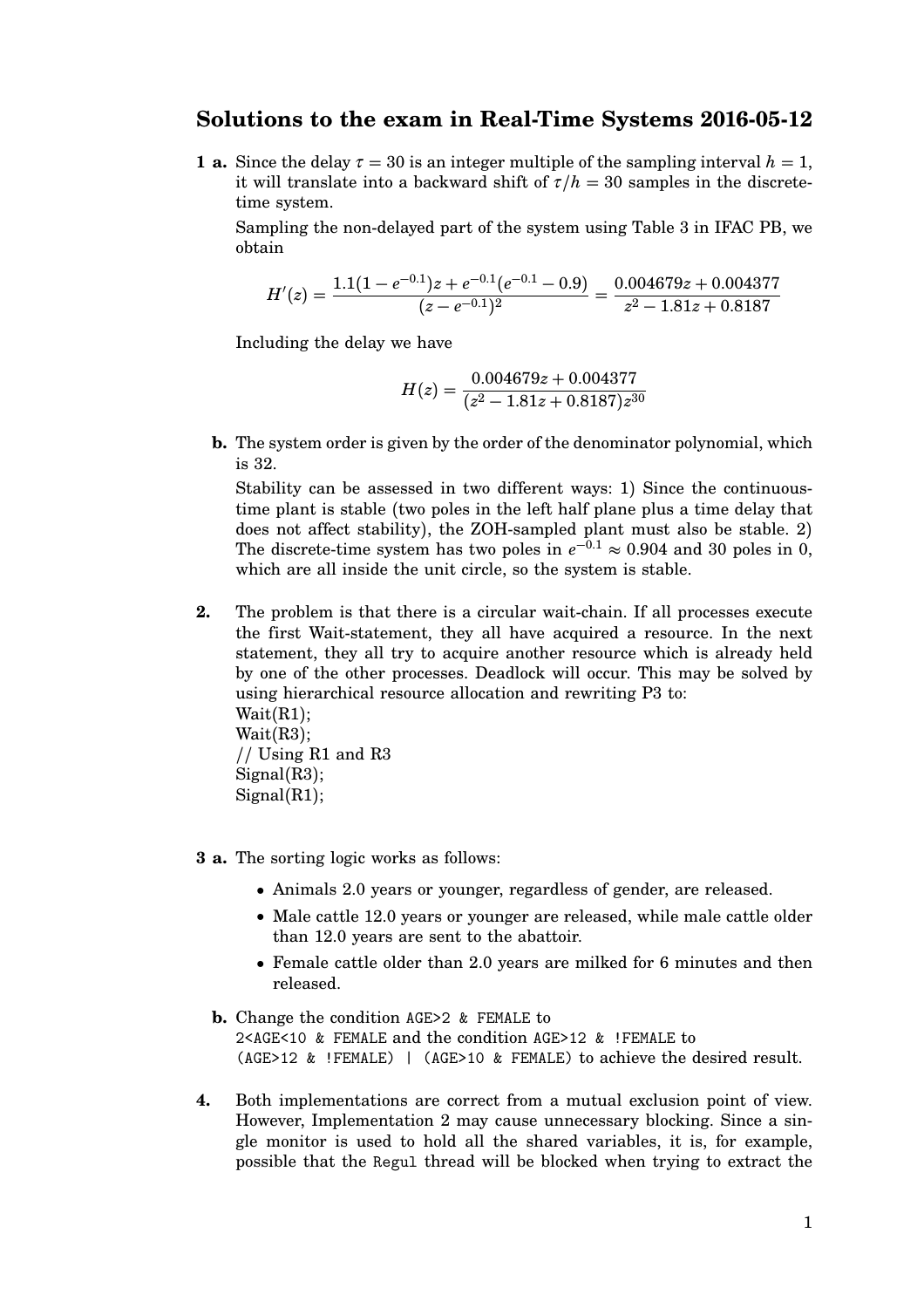controller parameters using getParameters, by the Refgen thread which is changing the reference value by executing setRef. Similarly, the Regul thread can be blocked when calling getRef by the Swing thread in Opcom calling setParameters.

**5 a.** With  $L = [l_1, l_2]$ , the poles of the closed loop system are given by the characteristic polynomial

$$
\det(zI - (\Phi - \Gamma L)) = \det\left(\begin{bmatrix} z & 0 \\ 0 & z \end{bmatrix} - \begin{bmatrix} 0.5 & 0 \\ 1 & 0.9 \end{bmatrix} + \begin{bmatrix} 0 & 0 \\ l_1 & l_2 \end{bmatrix}\right) =
$$

$$
(z - 0.5)(z + l_2 - 0.9)
$$

from which it is evident that one pole is already in 0.5. The position of the second pole depends on the value of  $l_2$  and to place it in 0.5 simply means selecting

$$
l_2 - 0.9 = -0.5 \rightarrow l_2 = 0.4
$$

while the value of  $l_1$  is irrelevant.

Finally, in order to have a static gain of 1

$$
l_r = \frac{1}{C(I - \Phi + \Gamma L)^{-1} \Gamma} = l_2 + 0.1 = 0.5
$$

**b.** An observer is given by

$$
\hat{x}(k+1) = \Phi \hat{x}(k) + \Gamma u(k) + K(y(k) - C\hat{x}(k)) \rightarrow
$$
  

$$
\hat{x}(k+1) = (\Phi - KC)\hat{x}(k) + \Gamma u(k) + Ky(k)
$$

where  $K = [k_1, k_2]^T$ . The poles of the observer are determined by the eigenvalues of  $\Phi - KC$ , which are computed as

$$
det(zI - (\Phi - KC)) = det \begin{pmatrix} \begin{bmatrix} z & 0 \\ 0 & z \end{bmatrix} - \begin{bmatrix} 0.5 & 0 \\ 1 & 0.9 \end{bmatrix} + \begin{bmatrix} 0 & k_1 \\ 0 & k_2 \end{bmatrix} = z^2 + (k_2 - 1.4)z + (0.45 - 0.5k_2 + k_1)
$$

and imposing that the poles are in 0.25 means imposing that the characteristic polynomial has the form  $(z-0.25)(z-0.25)$  which is  $z-0.5z+0.0625$ .

$$
z^{2} + (k_{2} - 1.4)z + (0.45 - 0.5k_{2} + k_{1}) = z - 0.5z + 0.0625
$$

gives us

$$
k_2 - 1.4 = -0.5 \rightarrow k_2 = 0.9
$$

and consequently

$$
0.45-0.5\cdot 0.9+k_1=0.0625\rightarrow k_1=0.0625
$$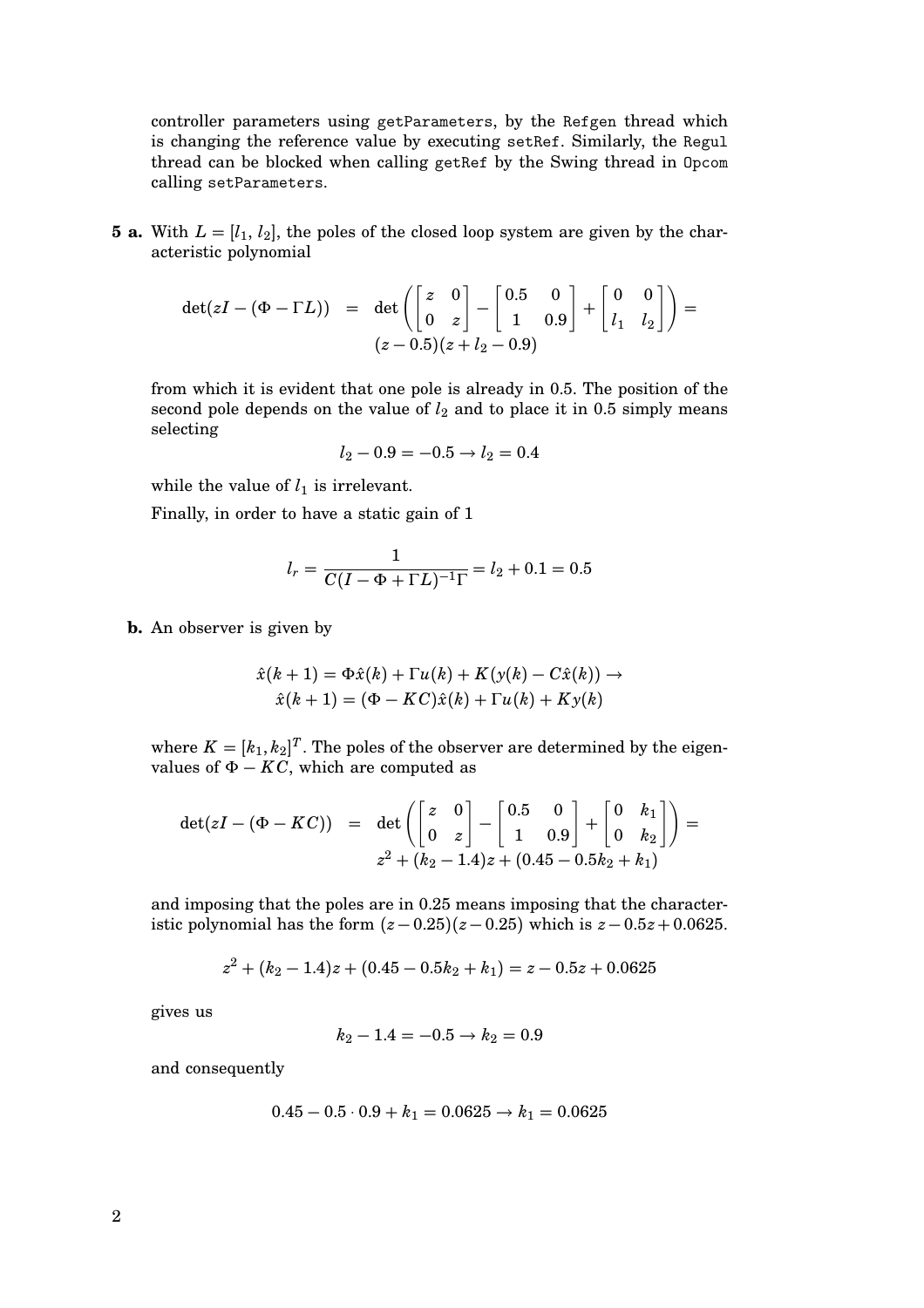**6 a.** According to the RMS scheme, the task with the shortest period is assigned the highest priority. Thus we have: Task *A*: medium priority, Task *B*: low priority and Task *C*: high priority.

The task set is not schedulable using the approximate schedulability condition since

$$
\sum_{i=1}^{i=3} \frac{C_i}{T_i} = \frac{1}{3} + \frac{2}{5} + \frac{0.5}{2} = 0.9833 > 3(2^{1/3} - 1) = 0.7798.
$$

**b.** According to Theorem 8.3 in the course book, applicable to RMS analysis assuming fixed priority assignment, all tasks, *n* to the number, will meet their deadlines if and only if

$$
\forall i, R_i \leq D_i
$$

where

$$
R_i = C_i + \sum_{\forall j \in hp(i)} \left\lceil \frac{R_i}{T_j} \right\rceil C_j
$$

where  $hp(i)$  is the set of tasks of higher priority than task *i*. Calculation of the response times,  $R$ , for the tasks gives

$$
R_{A0} = 0
$$
  
\n
$$
R_{A1} = 1
$$
  
\n
$$
R_{A2} = 1 + \left[\frac{1}{2}\right] 0.5 = 1.5
$$
  
\n
$$
R_{A3} = 1 + \left[\frac{1.5}{2}\right] 0.5 = 1.5
$$
  
\n
$$
R_{B0} = 0
$$
  
\n
$$
R_{B1} = 2
$$
  
\n
$$
R_{B2} = 2 + \left[\frac{2}{3}\right] 1 + \left[\frac{2}{2}\right] 0.5 = 3.5
$$
  
\n
$$
R_{B3} = 2 + \left[\frac{3.5}{3}\right] 1 + \left[\frac{3.5}{2}\right] 0.5 = 5
$$
  
\n
$$
R_{B4} = 2 + \left[\frac{5}{3}\right] 1 + \left[\frac{5}{2}\right] 0.5 = 5.5
$$
  
\n
$$
R_{B5} = 2 + \left[\frac{5.5}{3}\right] 1 + \left[\frac{5.5}{2}\right] 0.5 = 5.5
$$
  
\n
$$
R_{C0} = 0
$$
  
\n
$$
R_{C1} = 0.5
$$

We have that  $R_A = 1.5 \leq D_A$ ,  $R_B = 5.5 > D_B$  and  $R_C = 1 \leq D_C$  and thus the task set is not schedulable using RMS priority assignment.

- **c.** The schedule is shown in Figure 1.
- **d.** The utilization of the system is calculated from the expression

$$
U = \sum_{i=3}^{i=1} \frac{C_i}{T_i} = 0.9833 < 1.
$$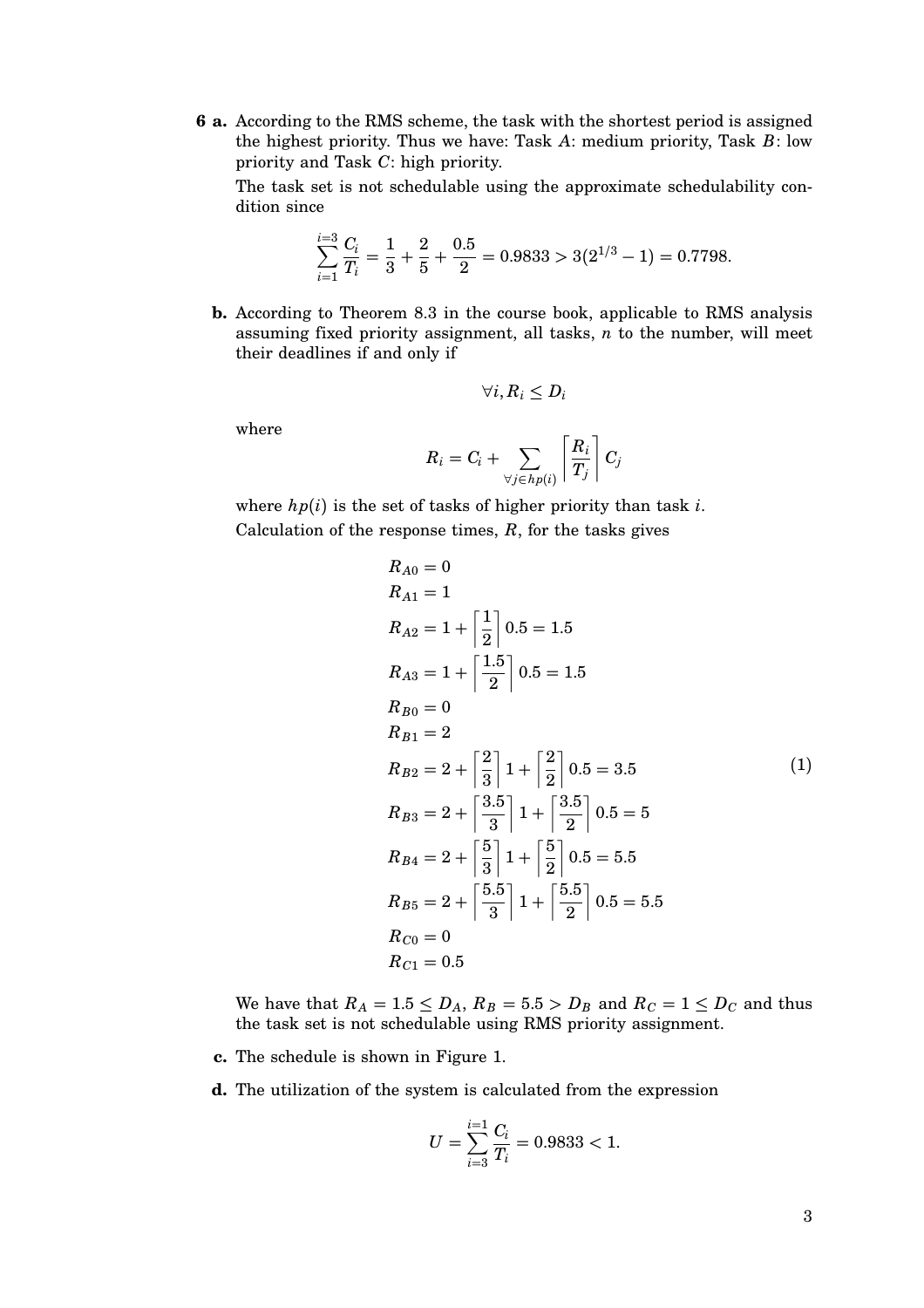

Figure 1 The execution trace resulting from rate monotonic scheduling.

Since the utilization of the system is less than 1, the system is schedulable using EDF.

**7 a.** Differentiating the equation for  $\gamma$ , we get

$$
p\gamma(t) = \beta(y(t))
$$

Setting  $p = \frac{q-1}{h}$  $\frac{-1}{h}$  gives

$$
\frac{q-1}{h}\gamma(t)=\beta(y(t))
$$

or equivalently

$$
\gamma(t+h) = \gamma(t) + h\beta(\mathbf{y}(t))
$$

The equation for *v* becomes

$$
v(t) = \frac{s_1 \frac{q-1}{h} + s_0}{(\frac{q-1}{h})^2 + r_1 \frac{q-1}{h} + r_0} y(t) =
$$
  
= 
$$
\frac{qs_1/h + s_0 - s_1/h}{q^2/h^2 + q(r_1/h - 2/h^2) + r_0 - 1/h^2 - r_1/h} y(t)
$$

or equivalently

$$
v(t+2h) = -(r_1h-2)v(t+h)-(r_0h^2-1-r_1h)v(t)+s_1hy(t+h)+(s_0h^2-s_1h)y(t)
$$

(The equation for *u* is purely algebraic and does not have to be discretized.)

- **b.** Since the original system is stable, Tustin's method is guaranteed to give a stable controller.
- **8.** The smallest coefficient is  $0.0625 = 1/16 = 1/2^4$ . Using four fractional bits, we can represent all coefficients without round-off errors. We should not use a larger number of fractional bits since that will increase the risk of overflow in the intermediate calculations.